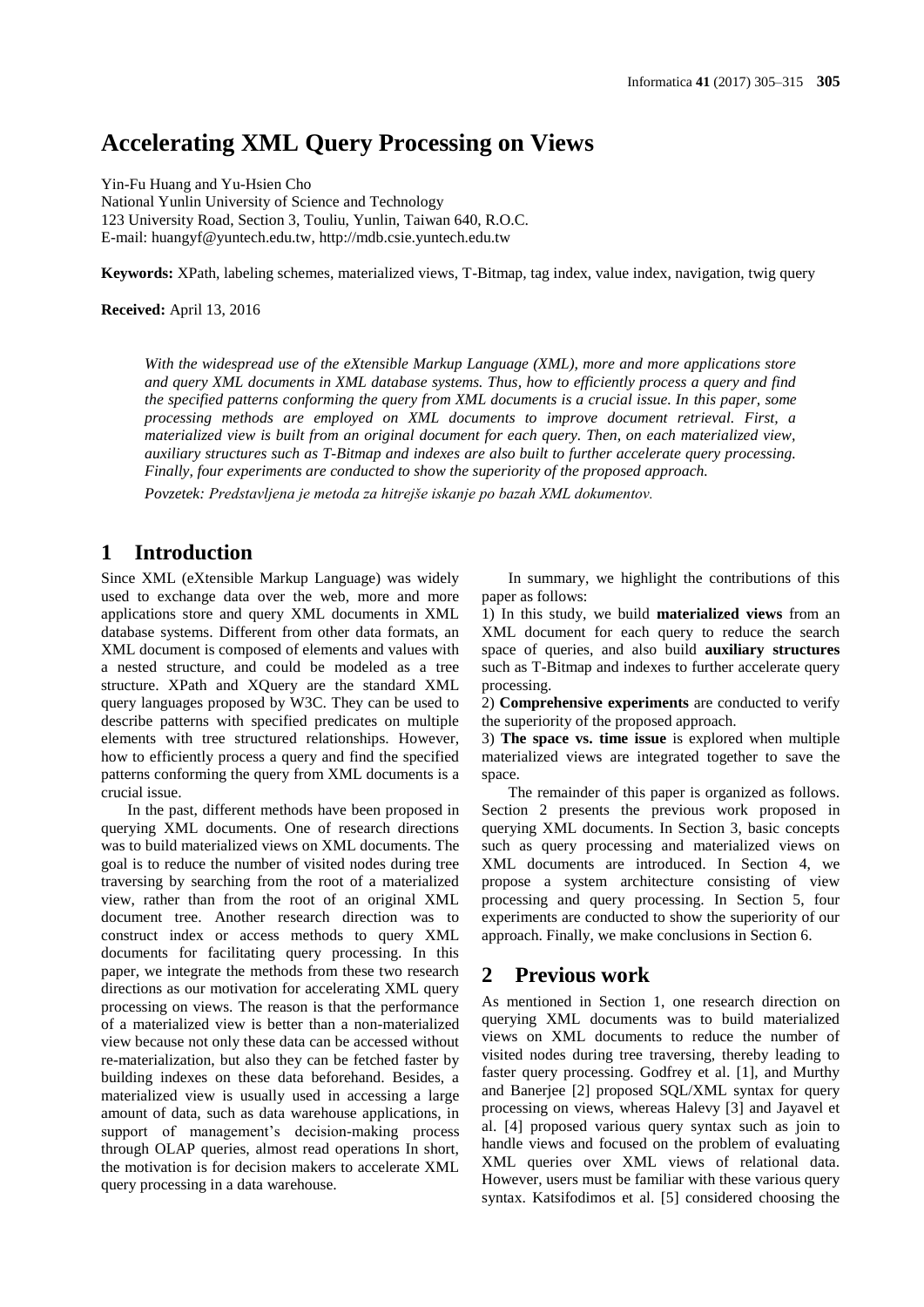best views to materialize within a given space budget to improve the performance of a query. Roantree and Liu [6] approach is to segment a materialized view into fragments to minimize the effect of view changes. Bonifati et al. [7] presented an algebraic approach for propagating source updates to materialized views. Wu et al. [8, 9] proposed a bitmapped materialized views approach for optimizing XML queries. Gosain et al. [10] provided a survey of materialized view evolution methods, which aims at studying the materialized view evolution in relational databases and data warehouses as well as in a distributed setting. Gosain and Sachdeva [11] drew several conclusions about the status quo of materialized view selection and a future outlook is predicted on bridging the large gaps that were found in the existing methods.

Another research direction was to construct index or access methods to query XML documents, also improving query processing. Some studies investigated constructing index methods to query XML documents [12-15]. Bruno et al. [12] and Jiang et al. [13] used a structure join method to determine element relationships based on the numbering scheme. This method has good performances for an ancestor-descendant axis, but it might fetch useless nodes for a parent-child axis, because all descendant nodes must be accessed to check if they are real children. Therefore, Huang and Wang developed an efficient query processing algorithm for retrieving XML documents [14]. Hsu et al. also proposed a path clustering method based on the concept of summary indexes for the processing of both structural and content queries on XML documents [15]. Karthiga and Gunasekaran [16] used tree-based association rules to mine the semantics from XML documents, which provide information on both the structure and the content of XML documents. The mined knowledge is used to provide the quick answers to queries and an approach called path based indexing is used to improve the speed of data retrieval. Alghamdi et al. [17], and Thi Le et al. [18] proposed approaches to optimizing twig queries by utilizing the semantics/constraints defined in XML schemas. Furthermore, Ordonez focused on the optimization of linear recursive queries in SQL [19]. Subramaniam and Haw [20] proposed an XML labeling scheme that helps quick determination of structural relationship among XML nodes and supports dynamic updates without relabeling nodes in case of update occurrences. Belgamwar et al. [21] follows an upside down approach which explicitly stores the values and only reconstructs the internal nodes, if needed. As a solution, they proposed a compressed internal storage format for native XML database systems where the inner structure of the gathered documents is virtualized. Ferro and Silvello [22] introduced a new paradigm where traditional approaches based on traversing trees are replaced by a brand new one based on basic set operations which directly return the desired subtree, avoiding to create it. Tudor [23] proposed an optimization model for XML data processing based on a heuristic algorithm to extract data from XPath views.

## **3 Basic concepts**

#### **3.1 XML documents**

XML is a markup language which was proposed by W3C in 1996. The main purpose of the standard language is to provide data descriptions and data exchanges across different platforms. Like other markup languages, the contexts of XML are declared between start and end tags; however, especially different from others, the tags can be flexibly defined by users to describe data, and furthermore XML is supported in different platforms and systems. That is why it becomes the most common format for data exchanges.

An XML document is with a nested structure, and it could be represented as a rooted, ordered, and labeled tree structure. Figure 1 and Figure 2 illustrate an XML document and its corresponding tree representation, respectively. In the document, there is a unique root element called "root" and one of the descendant elements, called "Book", has seven child element nodes; i.e., Title, Chapter, Para, Author with an attribute node "Id", Publisher, Name, Email, and their texts. The symbols as shown in Figure 2 are circles, rectangles, and triangles; they represent elements, texts, and attributes, respectively.

```
<?xml version="1.0" standalone="yes"?>
<root>
   <store>
     <Books category="Technology">
       <Book>
         <Title>How to know XML</Title>
         <Chapter>
           Introduction to XML
           <Para>Your First XML</Para>
         </Chapter>
         <Author Id="Q345">John</Author>
         <Publisher>
           <Name>XML tech</Name>
           <Email>John@hpdiy.zzn.com</Email>
         </Publisher>
       </Book>
       <Book>
       </Book>
     </Books>
 </store>
:<br>«/Bo><br>«/Book><br>>/root>
```
Figure 1: XML document.

## **3.2 XPath**

XPath (XML Path Language) is an expression language for addressing and querying an XML document. In XPath expressions, each step is separated by "/" and contains three components: **axis**, **node test**, and **predicate**. **Axis** defines the relationship to be followed in the document tree. **Node test** defines what kind of nodes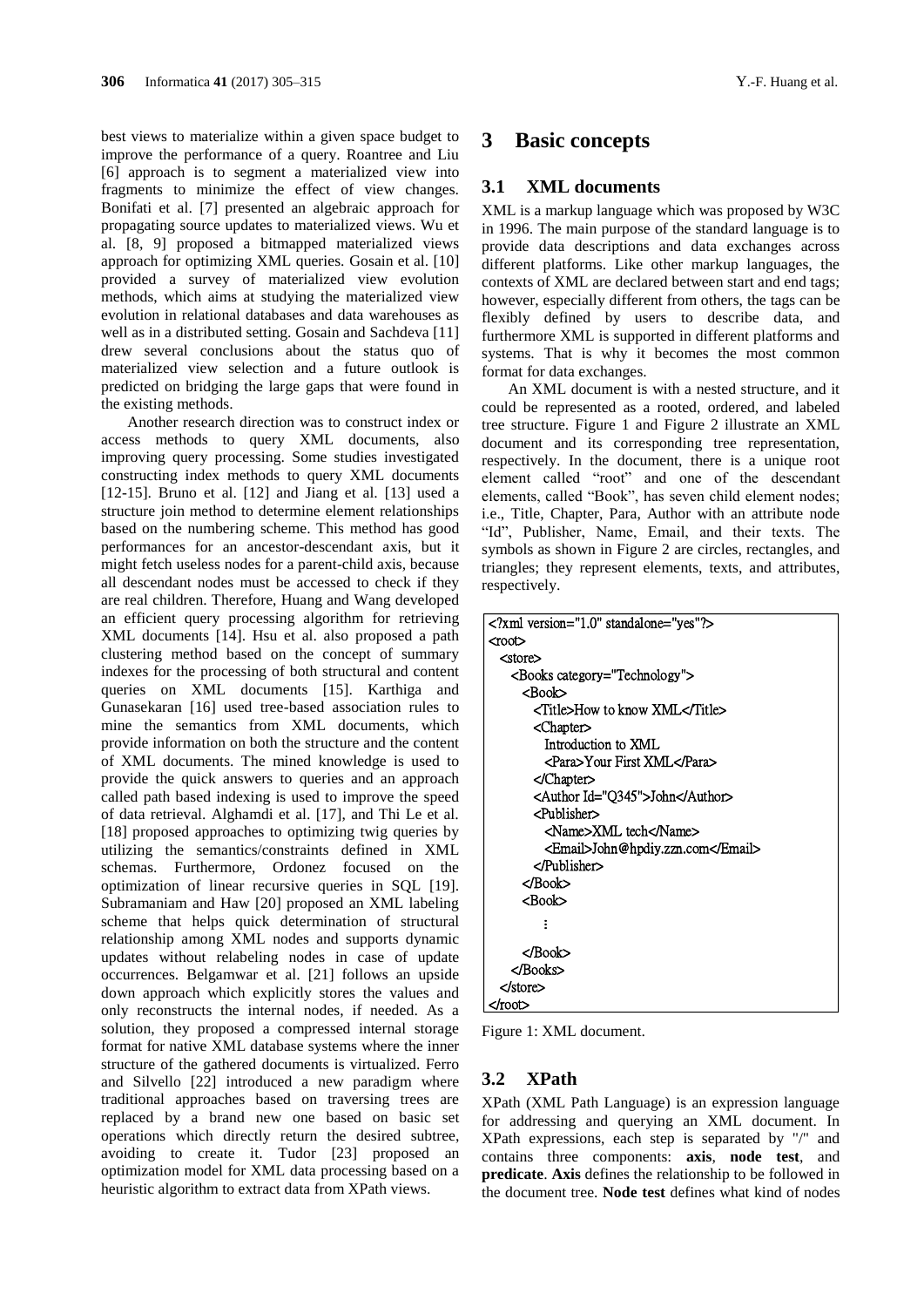is required. **Predicate** is optional and provides the capability to filter nodes, according to selection criteria.

Given an XPath example "//child::Publisher [child::Name='XML tech'] /child::Email" , it is to get the email of the publisher whose name is "XML tech". When navigating the XML document, it must start from the root element "root", then the descendant node "Publisher". Beneath "Publisher", we search the child nodes to find the node called "Email". Besides, during the search, it must have a child node called "Name" whose text matches with the specified predicate "XML tech". In general, the example above can be abbreviated to "//Publisher [Name ='XML tech'] /Email".



Figure 2: XML document tree.

## **3.3 Labeling schemes**

One of the major query searches is to determine the relationships between nodes. In order to determine element relationships quickly, several different labeling schemes have been proposed. O'Connor and Roantree categorized labeling schemes into containment schemes, prefix schemes and prime number schemes [24]. Here, labeling schemes are classified into prefix-based ones and region-based ones (or containment schemes).

Dewey code [25] is a prefix-based labeling scheme that records the position information of a node, according to the path from the root to the node. For example, Dewey-id of node "Para" is 1.1.1.1.2.2, and indicates that we can get node "Para" if we search alone the path (the first node of level 1, the first node of level 2, the first node of level 3, the first node of level 4, the second node of level 5, the second node of level 6). Besides, since  $(1.1.1.1.2)$  is the prefix of  $(1.1.1.1.2.2)$ , the relationship between node "Chapter"  $(1.1.1.1.2)$  and "Para" (1.1.1.1.2.2) can be deduced as a parent-child one. However, the drawback of the prefix-based labeling scheme is its lengthy Dewey codes, especially when the levels of an XML document tree are too deep.

The region-based labeling scheme [12] is another numbering scheme. The label contains three elements (start, end, level) where the start value and end value

forms a region. The region of an upper-level node (i.e., ancestor or parent) must cover those of lower-level nodes (i.e. children or descendants). In other words, if node A covers node B, then *A.start* < *B.start* and *B.end* < *A.end*. Besides, the level value represents the node level in a document tree. With the coverage information, we can determine the relationships between nodes quickly. As for the labeling, we can label each node by traversing an XML document tree in a depth-first search way.

#### **3.4 XML document storage**

An XML documents can be stored in a few different forms, such as in flat files, in relational databases, and in native XML databases. For an XML document to be stored in flat files, we need to parse the files in advance before accessing them. Although it is the simplest form, the parsing time would be very lengthy when the XML document size is too large. Besides, it also incurs multiuser access and concurrency control problems. For an XML document to be stored in relational database, since the XML document is a tree structure, it must use some middleware to translate the XML format into relational tables. Besides, when querying the XML document, it is also necessary to translate a query into an SQL statement, and execute join operations repeatedly among different relation tables, so that it exposes lower efficiency. Native XML databases aim to provide complete XML document storage and manipulation. Different from other database systems, native XML databases use an XML document as a basic unit of storage, and defines an XML model used to store and retrieve XML documents.

### **3.5 Materialized views**

A view is a virtual and derived table defined by users for facilitating to express a complicated query. Rather than physically stored as parts of a database, a view definition is merely recorded by the database system. It is evaluated only when a user issues a query involving this view. However, a materialized view is the one which is physically stored in the database, in addition to its definition. Absolutely, the performance of a materialized view is better than a non-materialized view because not only these data can be accessed without rematerialization, but also they can be fetched faster by building indexes on these data beforehand. Thus, a materialized view is usually used in accessing a large amount of data, such as a data warehouse or in business intelligence applications, where we need to take more time to query them. A data warehouse is a subjectoriented, integrated, time-variant, and nonvolatile collection of data in support of management's decisionmaking process. It can be accessed by decision makers through OLAP queries, almost read operations. In short, our design is for decision makers to accelerate XML query processing in a data warehouse.

In this paper, based on native XML databases, we use materialized views to query required data from an original document. Here, a materialized view can be defined using the "CREATE MATERIALIZED VIEW"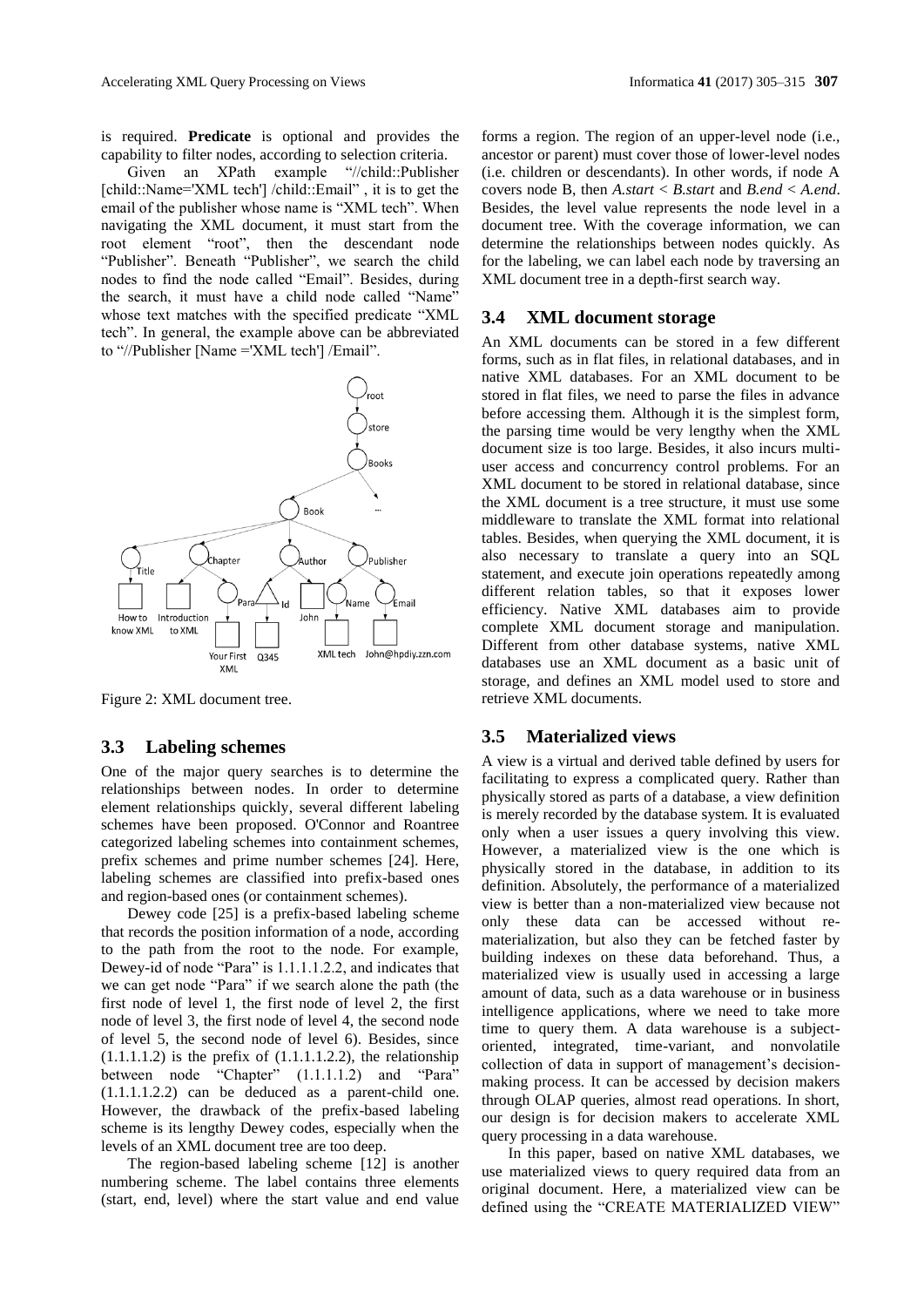function and an XPath expression. For the materialized views on an original document, we build auxiliary files and construct indexes using numbering schemes to avoid unnecessary sub-tree traversal, thereby improving the navigation efficiency of a query.

## **4 System architecture**

#### **4.1 Overview**

In order to achieve faster query processing on the views defined in a native XML database, we propose a system architecture consisting of an offline phase and an online phase, as shown in Figure 3. In the offline phase called view processing, we build view-relevant structures such as T-Bitmap and indexes to accelerate later query processing. In the online phase called query processing, the system can promptly respond to view-based queries, utilizing the T-Bitmap and indexes built beforehand.



Figure 3: System architecture.

#### **4.2 View processing**

In this section, the motivation of view materialization is introduced first. Then, we build relevant structures such as T-Bitmap and indexes on materialized views to further accelerate query processing.

#### **4.2.1 View pre-processing**

Usually, an Xpath expression is used to address and query an XML document. However, for the query execution, the system always searches an XML document tree from the root. When a query is frequently executed, the system performance would be degraded since a large amount of unnecessary sub-tree traversal cannot be avoided. For the query with an Xpath expression as shown in Figure 4, we can define a materialized view beforehand, which is rooted from node "Books" with an attribute "category" matching with the specified predicate "Technology", as shown in Figure 5. Then, the materialized view can be created from the original document, as shown in Figure 6. Thus, rather than traversing the original document tree always from the root, the system only needs to search the materialized

view, thereby improving the navigation efficiency of the query.

**XPath:/root/store/Books[@category="Technology"] /Book[Title="How to know XML"]/Publisher /Email='John@hpdiy.zzn.com'**

Figure 4: Query with an XPath expression.

```
CREATE MATERIALIZED VIEW mv AS(
SELECT extract(sys_nc_rowinfo$,
'/root/store/Books[@category="Technology"]')
FROM XMLTABLE);
```
Figure 5: View definition.

| xml version="1.0" standalone="yes"?   |  |
|---------------------------------------|--|
| <books category="Technology"></books> |  |
| <book></book>                         |  |
| <title>How to know XML</title>        |  |
| <chapter></chapter>                   |  |
| Introduction to XML                   |  |
| <para>Your First XML</para>           |  |
| $\triangle$ Chapter                   |  |
| <author id="Q345">John</author>       |  |
| $\epsilon$ Publisher $\epsilon$       |  |
| <name>XML tech</name>                 |  |
| <email>John@hpdiy.zzn.com</email>     |  |
| $\langle$ /Publisher $>$              |  |
|                                       |  |
| $R$ Rook $>$                          |  |
| <title>Small World</title>            |  |
| <chapter></chapter>                   |  |
| O&A                                   |  |
| <para>The One</para>                  |  |
|                                       |  |
| <author id="A854">Jimmy</author>      |  |
| $\epsilon$ Publisher $>$              |  |
| <name>Network</name>                  |  |
| <email>Jimmy@hpdiy.zzn.com</email>    |  |
|                                       |  |
|                                       |  |
|                                       |  |
|                                       |  |

Figure 6: Materialized view.

Before building T-Bitmap and indexes on a materialized view to further accelerate query processing, we must determine the relationships between nodes (i.e., parent-child axes and ancestor-descendant axes) in a materialized view using the region-based labeling scheme as mentioned in Section 3.3. We traverse a materialized view and label nodes in a depth-first search way. When a node is visited first, its start value is created; when we leave the node, the end value is labeled. After traversing the whole materialized view, all the nodes in the view are completely labeled as shown in Figure 7.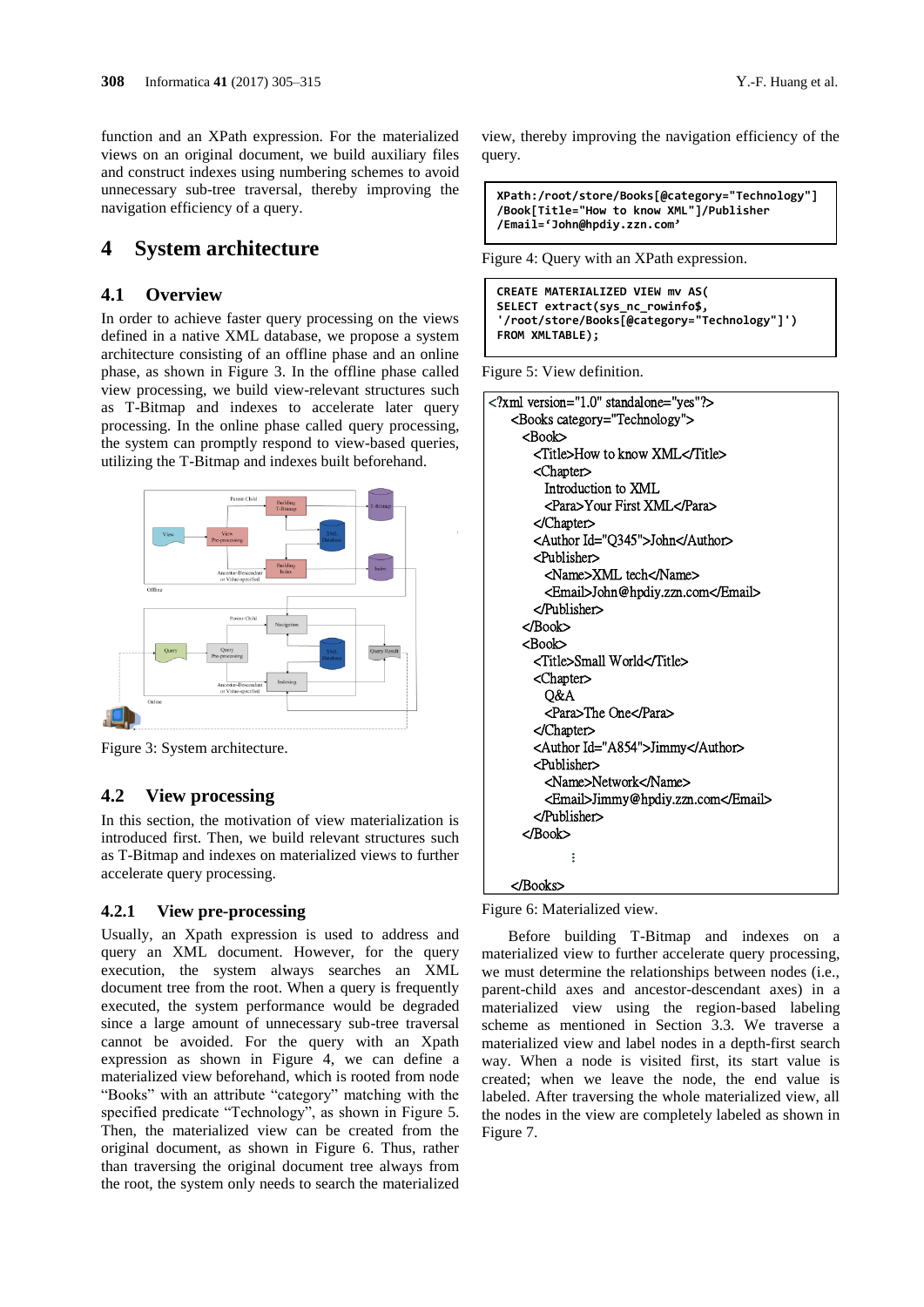

Figure 7: Labeling nodes in a depth-first search way.

#### **4.2.2 Building T-Bitmap**

T-Bitmap is a bit string type, which is used to record what descendant nodes are beneath a current node. First, a dictionary recording the positions in T-Bitmap and the corresponding tags is created, as shown in Table 1. Then, the T-Bitmap value on each node can be calculated using OR operators. For an example as shown in Figure 8, the T-Bitmap of node "Publisher" can be calculated by combining the T-Bitmaps of "Name", "Email", and itself using OR operators.

Table 1: Dictionary: positions in T-Bitmap and corresponding tags.

| Position |              |             |       |           |
|----------|--------------|-------------|-------|-----------|
| Tag      | <b>Books</b> | <b>Book</b> | Title | Chapter   |
| Position |              |             |       |           |
| Tag      | Para         | Author      | Id    | Publisher |
| Position |              |             |       |           |
| Tag      | Name         | Email       |       |           |



Figure 8: Combing T-Bitmaps using OR operators.

#### **4.2.3 Building index**

Here, we use labeling codes to build two kinds of index trees; i.e., tag index trees and value index trees. To illustrate the tag index construction, we extend the storage model in Figure 7. As shown in Figure 9, we can see a lot of nodes with the same tag names but with the different labeling codes; e.g., node "Email(21, 23)" and "Email(46, 48)". We can build the index tree of each tag using the start values in labeling codes as keys and the

well-known B+-tree algorithm, as shown in Figure 10 where the pointers of a leaf node in the tag index tree indicate the positions of corresponding nodes in the materialized view. For the query with an XPath: "Book//Email", when processing the current node "Book(26, 50)", we can use the tag index tree of "Email" to locate each leaf node by following the dotted path, and find out node "Email(46, 48)" covered by node "Book(26, 50)".



Figure 9: Extended storage model.





Besides, we can also build a value index tree according to the text values of nodes in the document, as shown in Figure 11. The construction method is the same as that used to build tag index trees. However, we generate only one value index tree for each materialized view, and the records of a leaf node are with the [text, start, pointer] format where the pointers also indicate the positions of corresponding nodes in the materialized view.

#### **4.3 Query processing**

In this section, the query transformation based on a materialized view is introduced first. Then, according to different axes specified in the transformed query, we make use of the T-Bitmap and indexes built in the view processing to accelerate query processing. Finally, we also introduce subsequent processing for a query specifying the particular predicate in an Xpath expression.



Figure 11: Value index tree.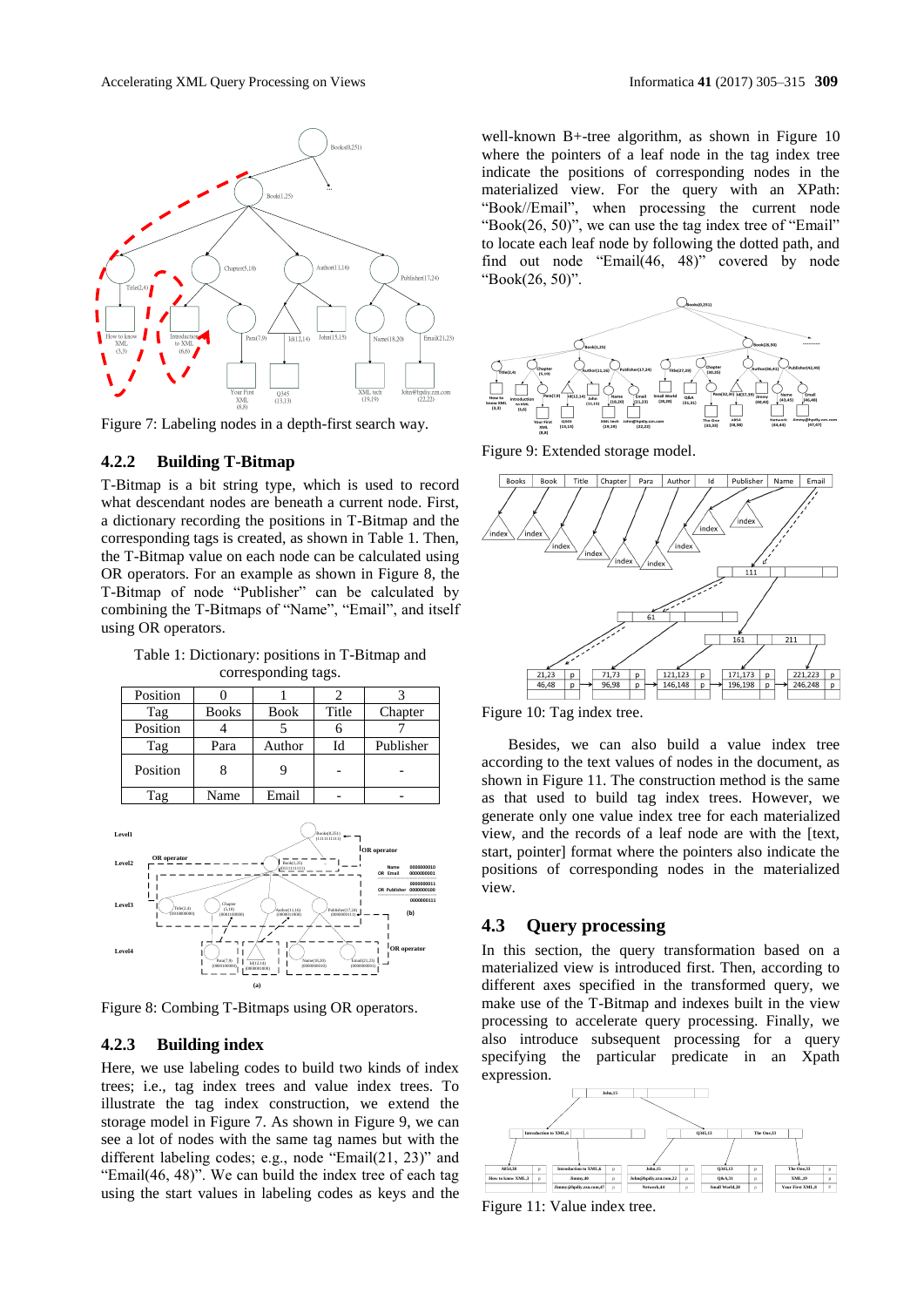#### **4.3.1 Query pre-processing**

After materialized views are created, a query should be transformed based on its corresponding materialized view. For the query as shown in Figure 4, its Xpath expression (traversing from node root) is transformed into a new one (traversing from node "Books") as shown in Figure 12.

**SELECT extract(sys\_nc\_rowinfo\$,'/Books /Book[Title="How to know XML"]/Publisher /Email=' John@hpdiy.zzn.com '') FROM mv;**

Figure 12: Query transformation based on a materialized view.

Before utilizing T-Bitmap and indexes to accelerate query processing, we must deal with parent-child axes and/or ancestor-descendant axes specified in the transformed query. We execute navigation or indexing according to different axes, and recursively check nodes in the document tree.

#### **4.3.2 Navigation**

For a parent-child axis, we use a navigation way to search nodes in the document tree. Here, T-Bitmap can be used to avoid unnecessary search during the navigation, since it provides the information whether result nodes are beneath the current processing node. For a query "/R/A/C" as shown in Figure 13, we can use an AND operator to determine whether node C is beneath the current processing node. First, for current node R, Query $(11010)^{A}R(11111)=Q^{\text{uery}}(11010)$  indicates node C is beneath node R. Then, for the next node A1, Query(01010) $\triangle$ A1(01100) $\neq$ Query(01010) indicates node C cannot be beneath node A1, and we do not need to search the sub-tree rooted at node A1. Next, for node A2, Query(01010) $\triangle$ A2(01110)=Query(01010) indicates node C is beneath node A2. Finally, we recursively check nodes in the document tree until node C is found.

#### **4.3.3 Indexing**

For a query "/A//B∙ ∙ ∙" specifying an ancestordescendant axis as shown in Figure 14, although we can also use T-Bitmap to search node B, the search based on a parent-child axis would go through a lot of unnecessary intermediate nodes. Therefore, we use indexes to directly search a descendant node, instead of using T-Bitmap. As mentioned in Section 4.2.3, we use the start value in the labeling code of the ancestor as the key to search the tag index tree of the descendant. Then, we check whether the descendant node is covered by the ancestor node; if yes, we fetch the descendant node and proceed to parse the query downward.

#### **4.3.4 Subsequent processing**

In this section, we investigate the processing for the query specifying a particular predicate. One is the query specifying values, and another is the twig query.



Figure 13: Navigation using T-Bitmap.



Figure 14: Unnecessary intermediate nodes.

#### **4.3.4.1 Query specifying values**

For a query "/Books/Book[Author = 'Jimmy']/Publisher = 'XML tech' ", two values are specified for filtering nodes in the document. As shown in Figure 15, we use the value index tree as mentioned in Section 4.2.3 to find out value nodes "Jimmy(12)", "XML tech1(7)", and "XML tech $2(15)$ ", and then put them into their corresponding queues, respectively. When processing node "Book" in the query, we fetch node "Book1", and find that node "Jimmy(12)" is not covered by node "Book1"; i.e.,  $[2,9]$  < 12. Then, for the next node "Book2", although node "Book2" covers node "Jimmy $(12)$ ", node "XML tech1(7)" is not covered by node "Book2". Then, we choose the next value node "XML tech2(15)" and do the same inspection. Finally, we find out node "Book2" is the result node.



Figure 15: Value node processing.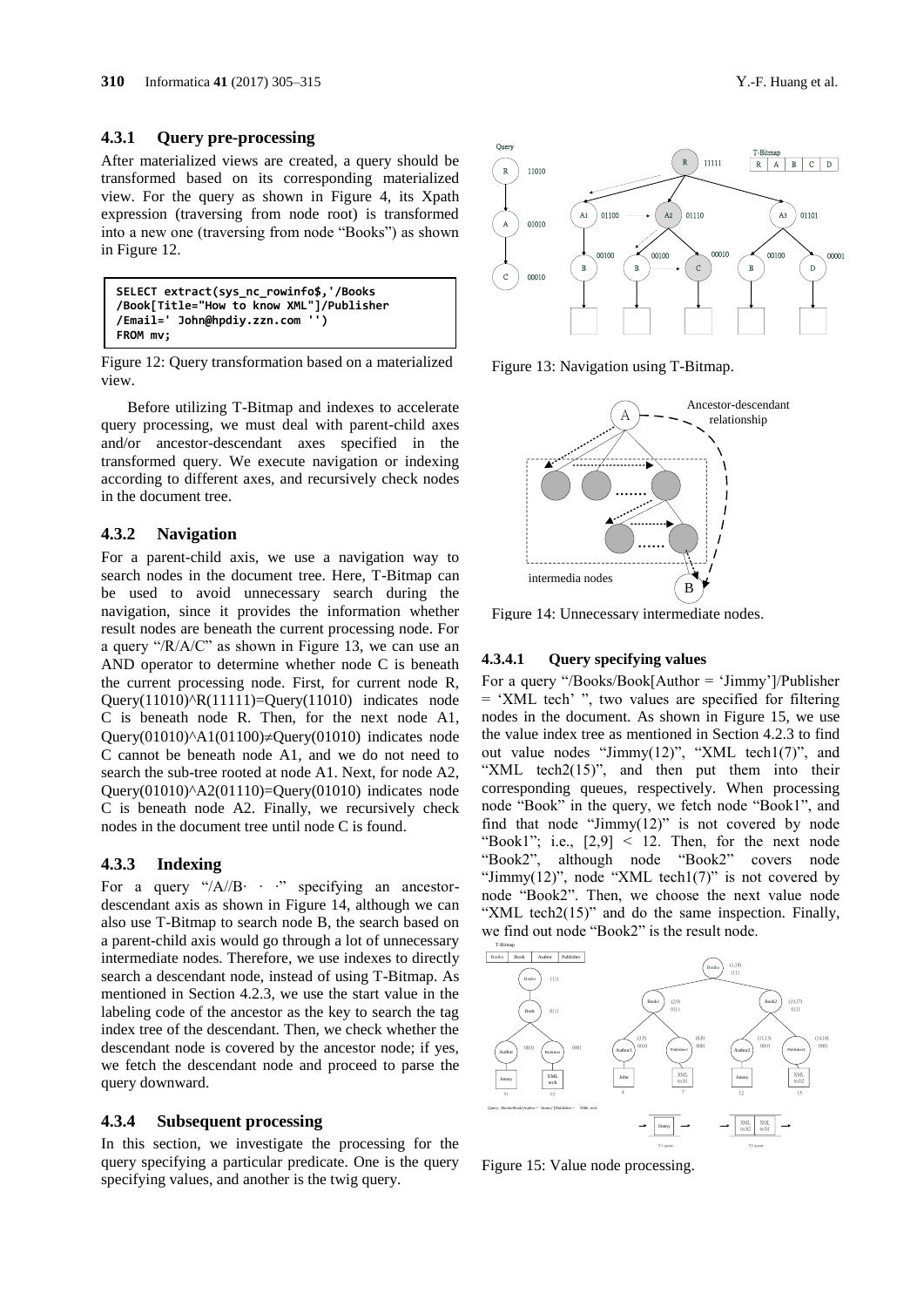#### **4.3.4.2 Twig Query**

Besides, for a query "/Book[Publisher]/Author" as shown in Figure 16(a), we can also process it in the same way as done in Section 4.3.2. As shown in Figure 16(b), two solutions "Book, Publisher, Author1, Jim" and "Book, Publisher, Author2, Jimmy" exist in the document. They can be found by 1) merging Path1 and Path2, and 2) merging Path1 and Path3, as shown in Figure 16(c).



Figure 16: Twig query processing.

## **5 Experiments**

In this section, four experiments are conducted to show the superiority of our approach proposed in this paper. These experiments are written in Java (JDK1.7) and conducted on an Intel Pentium4 3GHz CPU with 3G main memory in Windows 7. In the first experiment, we present the comparisons among different methods. In the second experiment, we investigate the effect of query types on different methods, especially on our method. In the third experiment, we use synthesis documents to analyze our method, and try to find some characteristics. In the last experiment, we address the space vs. time issue if multiple materialized views can be integrated together to save the space; in other words, more than one query would search from a materialized view.

#### **5.1 Comparisons among different methods**

In this experiment, we compare the search ways in different methods as shown in Figure 17. The first method is the original search way which is always from the root of a document tree. The second method was proposed by Godfrey et al. [1], which searches from the root of a materialized view. The last method is ours which also searches from the root of a materialized view, but with the aid of auxiliary data structures.

To fairly compare with the method proposed by Godfrey et al., an XML benchmark available on the XMark site is used in the experiment, which has data size 113.794MB and 1,513,518 nodes. Also, we follow the similar query types and comparison ways used in the experiments conducted by Godfrey et al. As shown in Table 2, there are twelve different types of queries tested in the experiment. To contrast with the searching ways as shown in Figure 17, the columns as shown in Table 3 are 1) query types, 2) searching time on the original tree, 3) view creation time, 4) searching time using Godfrey et al.' method, and 5) searching time using our method. The



Figure 17: Search ways in different methods.

experimental results show that our method performs much better than the Godfrey et al.' method in all the queries, especially for long-path and twig queries Q3, Q7, Q8, Q9, and Q11. This is why our method uses the T-Bitmap and index structures to accelerate query processing.

## **5.2 Effect of query types on different methods**

In this experiment, we use the same XML benchmark as the first experiment, but different queries as shown in Table 4. For the searching axis, Q1 and Q2 are based on the parent-child axis, Q3 and Q4 on the ancestordescendant axis, and the others on mixed axes. For the query types, Q1, Q3, Q5, Q6, and Q7 are path queries, whereas the others are twig queries. Furthermore, Q1, Q3, Q4, Q5, Q6, Q7, and Q10 are with value predicates.

In this experiment, as shown in Table 5, our method is still the best one among different methods in all the queries. Even taking the worst case Q8 as an example, our method is 206 times faster than the original way, and 88 times faster than the Godfrey et al.' method. The reason is, as shown in Table 6, the number of nodes visited for Q8 in our method is only 1/28 times of the original way, and is only 1/10 times of the Godfrey et al.' method.

For the path queries (i.e., Q1, Q3, Q5, Q6, and Q7), both execution time of the Godfrey et al.' method and ours is less than one second. For the twig queries (i.e., Q2, Q8, and Q9), they cost more execution time than the path queries since a large amount of nodes are visited. However, for the similar twig queries (i.e., Q4 and Q10), they do not cost much execution time since only a very small amount of nodes are required to visit. In summary, the advantages of our method are 1) when dealing with twig queries, we only need to check T-Bitmap and skip an entire sub-tree if not matched, and 2) when dealing with the queries with value predicates, we can use the value index tree to achieve efficient processing.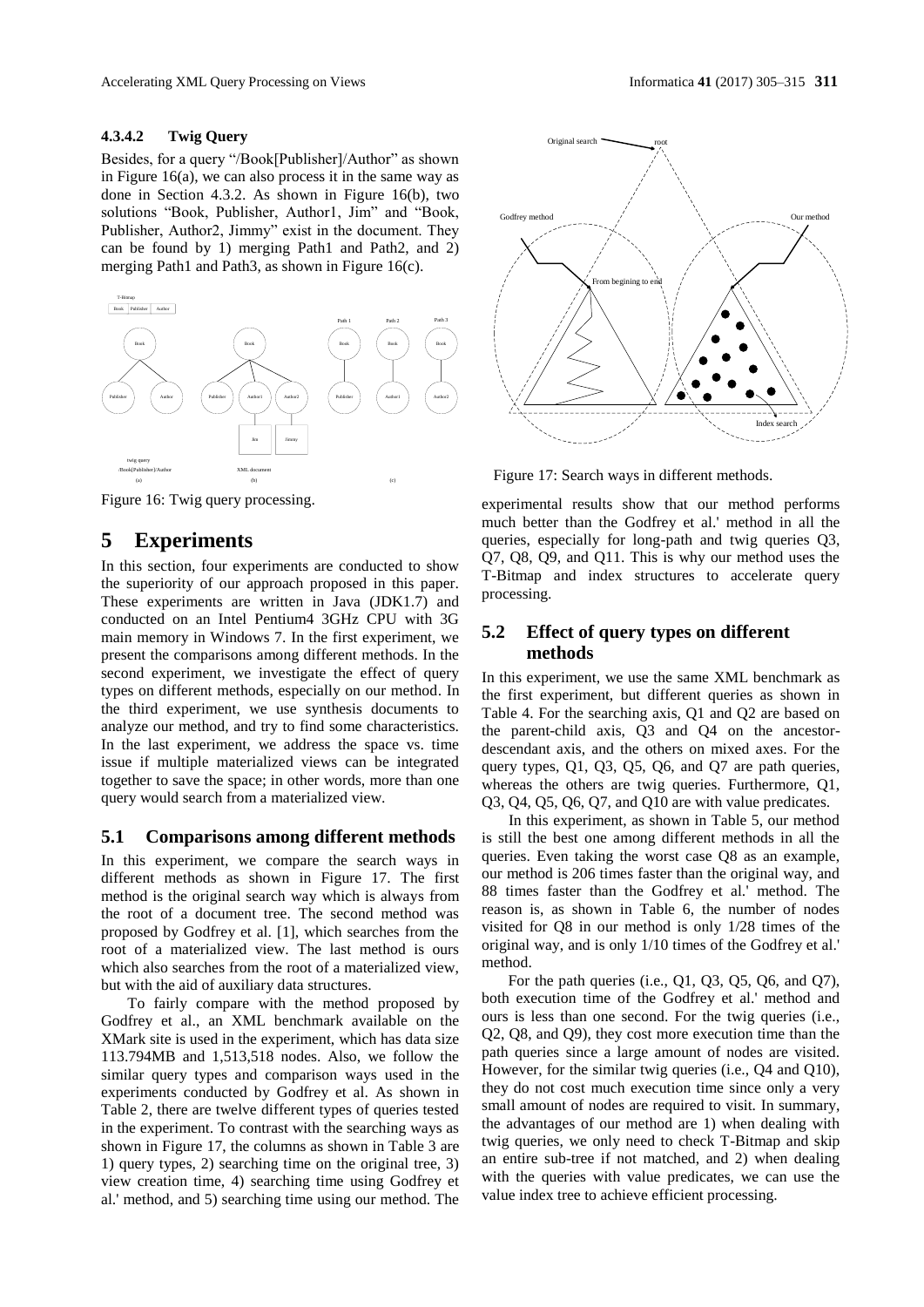| Q <sub>1</sub> | /site/regions/europe/item/mailbox/mail                       |
|----------------|--------------------------------------------------------------|
| Q <sub>2</sub> | /site//item/mailbox/mail                                     |
| Q <sub>3</sub> | /site//africa/item/description/parlist/listitem              |
| Q <sub>4</sub> | /site//person/profile/interest[@category]                    |
| Q <sub>5</sub> | /site//person/profile[age]/interest[@category="category620"] |
| Q <sub>6</sub> | /site//person/profile[contains(age,"18")]/education          |
| Q7             | /site//open_auction[@id="open_auction5"]//date               |
| Q8             | /site//category/description[text]/parlist/listitem           |
| Q9             | /site//category/description[text/keyword]/parlist/listitem   |
| Q10            | /site/*/*/item/mailbox/mail                                  |
| Q11            | /site//*//africa/item/name                                   |
| Q12            | /site//item/mailbox[count(mail)]                             |

Table 2: Twelve kinds of queries.

| Time(ms)        |               |                      |            |         |
|-----------------|---------------|----------------------|------------|---------|
| Query           | Original tree | $\overline{\%}$ View | *View non- | #View   |
|                 |               | creation             | indexed    | indexed |
| Q1              | 193718        | 30131                | 64980      | 5752    |
| Q <sub>2</sub>  | 195146        | 32147                | 84574      | 20599   |
| Q <sub>3</sub>  | 310315        | 31137                | 100130     | 593     |
| Q4              | 185361        | 32890                | 99890      | 29436   |
| Q <sub>5</sub>  | 193474        | 31147                | 147344     | 6865    |
| Q <sub>6</sub>  | 191034        | 29702                | 65248      | 9106    |
| Q7              | 203447        | 27112                | 132522     | 279     |
| Q8              | 212511        | 28317                | 60353      | 232     |
| Q <sub>9</sub>  | 241417        | 30169                | 64384      | 916     |
| O <sub>10</sub> | 185357        | 31603                | 80727      | 19811   |
| Q11             | 199274        | 28417                | 65059      | 320     |
| Q12             | 209115        | 31731                | 99283      | 20687   |

Table 3: Comparisons among different methods.

% View creation: Views created for both methods

View non-indexed: Godfrey et al.' method

# View indexed: Ours

#### **5.3 Experiments on synthesis documents**

In this experiment, six synthesis documents with different fanout are used to analyze our method for three different types of queries as shown in Table 7. Q1 is based on the parent-child axis, Q2 is based on the ancestor-descendant axis, and Q3 is a twig query with three predicates and based on mixed axes. As shown in Table 8, we find that the execution time of each query increases as the fanout increases. Moreover, regardless of the complexity in Q3, it still costs almost the same time as Q1 and Q2 using our method; i.e., its execution time would not increase significantly even if it is a twig query with three predicates. However, for Q3 using the original way and/or the Godfrey et al.' method, their execution time increases seriously as shown in Table 9. Especially for the Godfrey et al.' method, the execution time for fanout30 is 202 times slower than that for fanout5.

#### **5.4 Experiments on space vs. time**

In this experiment, we explore the space vs. time issue when multiple materialized views are integrated together. In order to achieve the premise that more than one query can search from a materialized view, we reuse seven queries (i.e., Q3, Q4, Q5, Q6, Q7, Q8 and Q10) as shown in Table 4. Then, we find that 1) Q3, Q6, and Q7 can search from the materialized view built based on Q3, 2) Q4 and Q10 can search from the materialized view built based on Q4, and 3) Q5 and Q8 can search from the materialized view built based on Q8. Thus, after the integration, we have three materialized views for these seven queries. The data space and execution time between no integration and integration are shown in Table 10. Taking the group (Q3, Q6, Q7) as an example, the overall data space is  $3+1+3=7(KB)$  and the total execution time is  $3+2+12=17$ (ms) if each query has its own materialized view; however, after the integration, the data space is only 3(KB), but the total execution time increases to  $3+5+26=34$ (ms).

In order to explore the relationship between data space and execution time for these two strategies (i.e., no-integration and integration), we define two terms: 1) amount ratio for data space and 2) speed ratio for execution time as follows.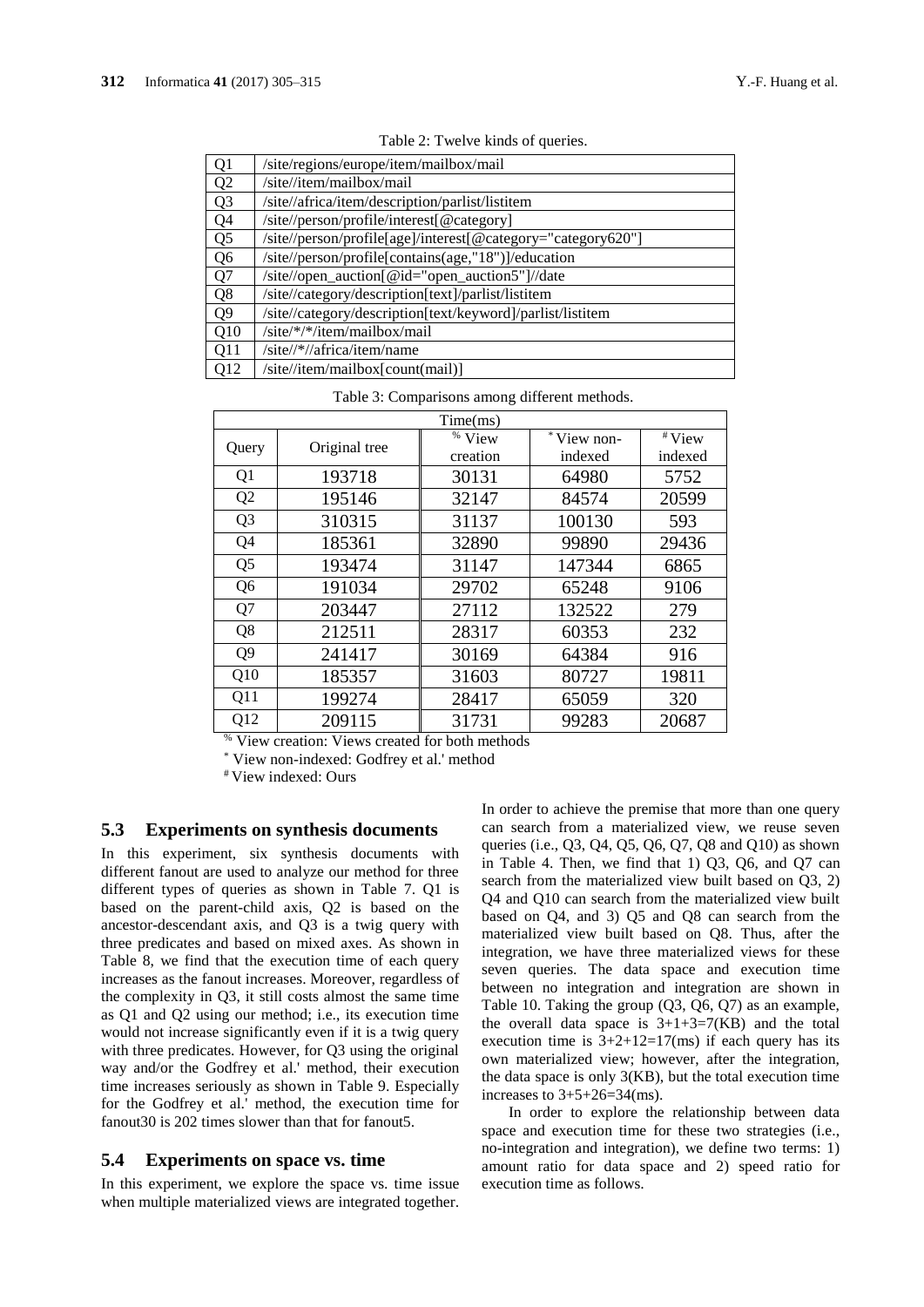| Q <sub>1</sub> | /site/open_auctions/open_auction[@id="open_auction5"]/initial     |
|----------------|-------------------------------------------------------------------|
| Q <sub>2</sub> | /site/open_auctions/open_auction[annotation/author]/bidder/date   |
| Q <sub>3</sub> | //site//open_auctions//open_auction[@id="open_auction0"]//current |
| Q <sub>4</sub> | //person[@id="person0"][creditcard]//watch                        |
| Q <sub>5</sub> | /site/regions//item[@id="item0"]//mail                            |
| Q <sub>6</sub> | //open_auction[@id="open_auction0"]/bidder/date                   |
| Q7             | /site/open_auctions/open_auction[@id="open_auction0"]//end        |
| Q <sub>8</sub> | /site/regions//item[//text/bold]//location                        |
| Q <sub>9</sub> | //closed_auctions/closed_auction[//description/text]/seller       |
| Q10            | //people/person[@id="person0"][//business]/name                   |

| Table 4: Different kinds of queries. |  |  |  |
|--------------------------------------|--|--|--|
|--------------------------------------|--|--|--|

|                |               | Time(ms) |           |                |
|----------------|---------------|----------|-----------|----------------|
|                |               | View     | View non- | View           |
| Query          | Original tree | creation | indexed   | indexed        |
| Q1             | 31818         | 14920    | 193       | 8              |
| Q <sub>2</sub> | 68769         | 15731    | 37949     | 1883           |
| Q <sub>3</sub> | 29718         | 11787    | 140       | 3              |
| Q4             | 30989         | 10056    | 103       | 3              |
| Q5             | 27976         | 10705    | 119       | 3              |
| Q6             | 30123         | 11723    | 48        | $\mathfrak{D}$ |
| Q7             | 32680         | 12135    | 139       | 12             |
| Q8             | 4344137       | 222996   | 1853537   | 21111          |
| Q9             | 1560306       | 246697   | 201444    | 16185          |
| Q10            | 28425         | 10374    | 70        | 2              |

# Table 5: Execution time.

#### Table 6: Number of nodes visited.

| <b>Nodes</b> |               |           |         |
|--------------|---------------|-----------|---------|
|              |               | View non- | View    |
| Query        | Original tree | indexed   | indexed |
| Q1           | 48005         | 57        | 5       |
| Q2           | 259604        | 87331     | 23794   |
| Q3           | 24001         | 64        | 3       |
| Q4           | 31502         | 24        | 8       |
| Q5           | 34124         | 50        | 3       |
| Q6           | 25960         | 8         | 5       |
| Q7           | 24005         | 64        | 3       |
| Q8           | 1204343       | 432651    | 43502   |
| Ο9           | 736217        | 102736    | 39003   |
| 010          | 25647         | 24        | 5       |

Table 7: Three kinds of queries.

| $^{\cap}$ 1 | /root/L1/R                 |
|-------------|----------------------------|
| $\gamma$    | //root// $R$               |
| ገ3          | $/root/L1$ [//R][//Q][//S] |

$$
amount-ratio_{strategy} = \frac{space(strategy)}{space(original)}
$$
 (1)

Then, we can use these two terms to judge which strategy is better for the system performance as follows.

$$
\frac{amount-ration the gradient of a 3D} = \frac{speed-rationo-integration}{speed-ration the gradient of a 3D}
$$
\n(3)

$$
\int_{1}^{1} \quad \text{or} \quad \frac{space(integration)}{space(no-integration)} < \frac{time(no-integration)}{time(integration)}
$$

For Equation (4), the former term represents that the data space benefits for the integration strategy can be

(4)

 $speed-ratio_{strategy} = \frac{time(strategy)}{time(original)}$ where *space(strategy)* is the overall data space used in the no-integration or integration strategies, *time(strategy)* is the total execution time required in the no-integration or integration strategies, *space(original)* is the data space of the original document, and *time(original)* is the

execution time on the original document.

(strategy)

 $-ratio<sub>strategy</sub> = \frac{time(siruegy)}{(2)}$  (2)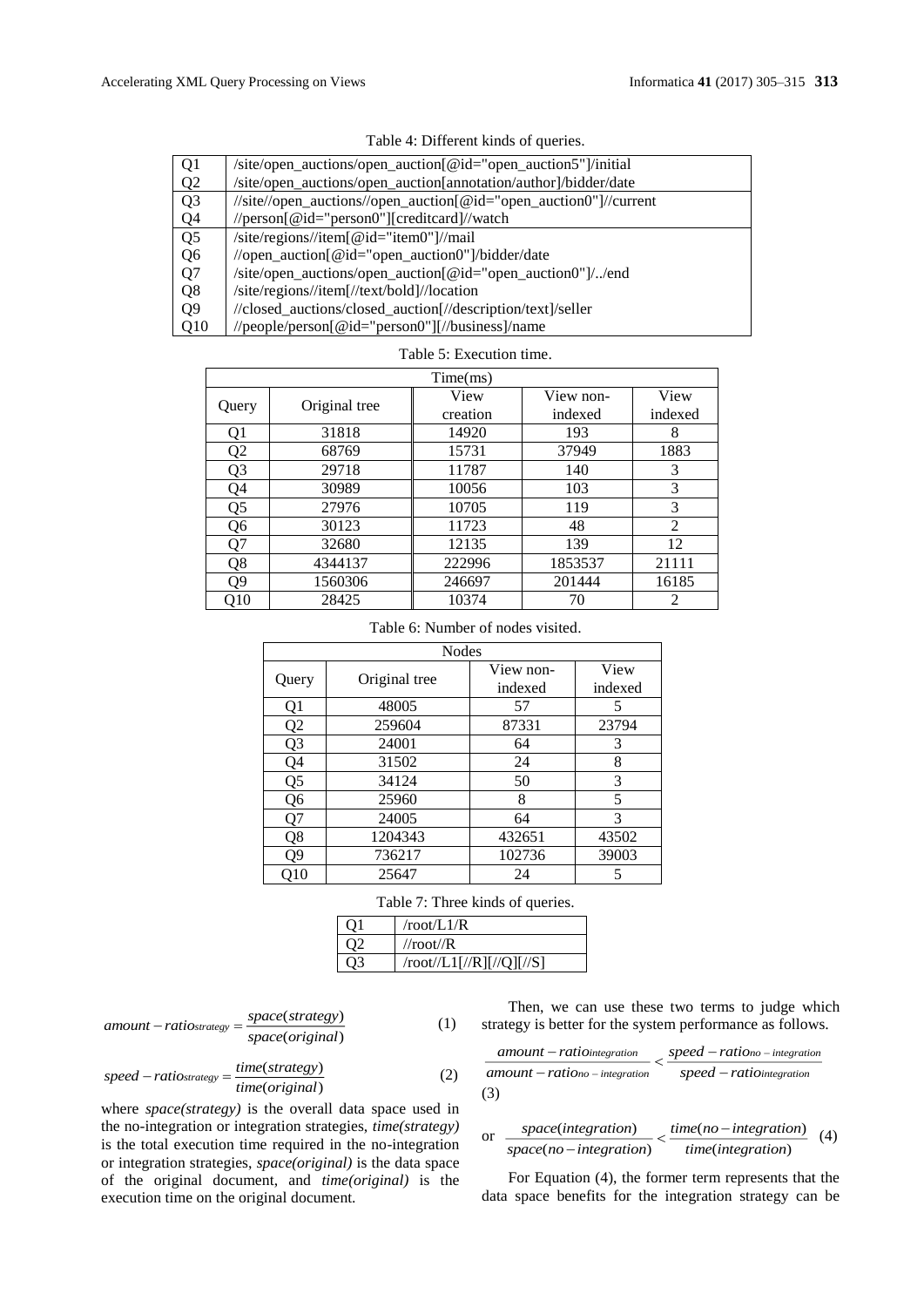|                      | Time(ms) |      |      |  |
|----------------------|----------|------|------|--|
|                      | 01       | Ο2   | O3   |  |
| Fanout <sub>5</sub>  | 358      | 326  | 392  |  |
| Fanout <sub>10</sub> | 571      | 554  | 569  |  |
| Fanout <sub>15</sub> | 1065     | 969  | 1023 |  |
| Fanout20             | 1514     | 1432 | 1486 |  |
| Fanout <sub>25</sub> | 2164     | 2023 | 2137 |  |
| Fanout <sub>30</sub> | 2701     | 2579 | 2658 |  |

Table 8: Comparisons for different fanout in our method.

Table 9: Comparisons for different fanout in different methods.

| $O3$ Time $(ms)$     |               |           |         |  |
|----------------------|---------------|-----------|---------|--|
|                      | Original tree | View non- | View    |  |
|                      |               | indexed   | indexed |  |
| Fanout <sub>5</sub>  | 143618        | 419       | 392     |  |
| Fanout10             | 278615        | 796       | 569     |  |
| Fanout15             | 436672        | 2700      | 1023    |  |
| Fanout20             | 655059        | 10815     | 1486    |  |
| Fanout25             | 678379        | 38339     | 2137    |  |
| Fanout <sub>30</sub> | 879231        | 84779     | 2658    |  |

Table 10: Comparisons between no integration and integration.

| No integration | Space(KB)      | Time(ms)    |
|----------------|----------------|-------------|
| Q3             | 3              | 3           |
| Q4             |                | 3           |
| Q5             | $\mathfrak{D}$ | 3           |
| Q6             |                | 2           |
| Q7             | 3              | 12          |
| Q8             | 56226          | 21111       |
| Q10            |                | 2           |
|                |                |             |
| Integration    | Space(KB)      | Time(ms)    |
| (Q3, Q6, Q7)   |                | $3+5+26$    |
| O(10)          |                | $3 + 2$     |
|                | 56226          | 16491+21111 |

Table 11: Comparisons based on Equation (4).

|             | (03, 06, 07) | (04.010)  | (05, 08)         |
|-------------|--------------|-----------|------------------|
| Former term | $3/7=0.43$   | $1/2=0.5$ | 56226/56228=1    |
| Latter term | $17/34=0.5$  | $5/5=1$   | 21114/37602=0.56 |

gained (i.e., data space reduced) whereas the latter term represents that the execution time benefits for the nointegration strategy can be gained (i.e., execution time reduced). If Equation (4) with the equal weighting between space and time is true, the integration strategy should be adopted. According to the data taken from Table 10, we can calculate the former term and latter term in Equation (4), as shown in Table 11. From the statistical data, we find that the integration strategy is better for group  $(Q3, Q6, Q7)$  and group  $(Q4, Q10)$ , but the no-integration strategy is better for group (Q5, Q8). Absolutely, different strategies can be adopted for different query groups at the same time to make the system performance in the best status.

## **6 Conclusions**

In this paper, we employ some processing methods on XML documents to improve document retrieval. The goal is to reduce the number of visited nodes during tree traversing, thereby leading to faster query processing. To achieve this goal, we focus on the usage of database views. First, we build a materialized view from an original document for each query. Then, on each materialized view, we also build auxiliary structures such as T-Bitmap and indexes to further accelerate query processing. According to different axes specified in an Xpath expression, we have different techniques to handle them. Finally, through the experiments, we 1) compare the performances among different methods, 2) investigate the effect of query types on them, 3) use